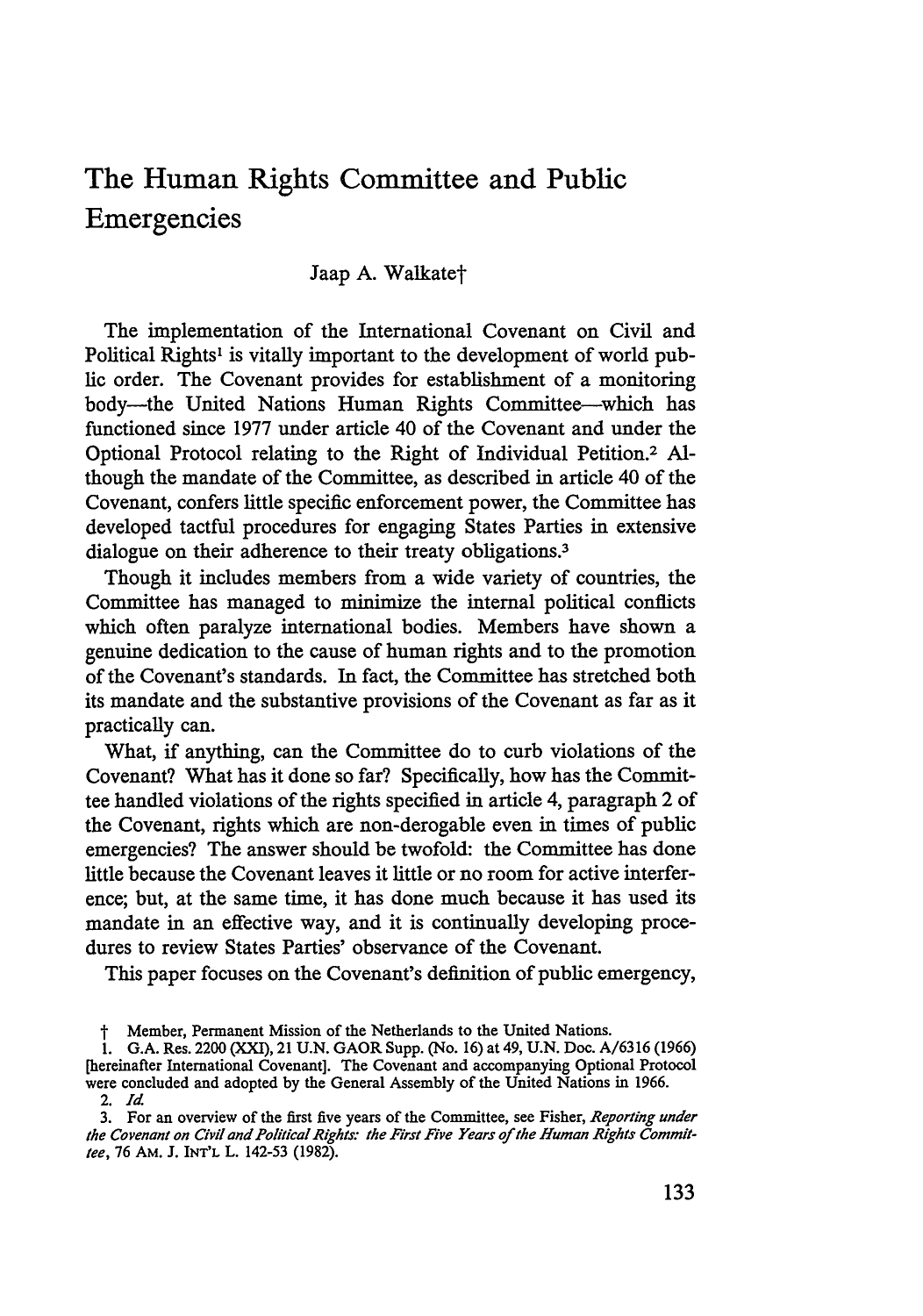and how the Committee has dealt with the four situations in which States Parties have declared such emergencies. Finally, the paper discusses the special procedures the Committee plans to establish to enable it to respond in a more timely fashion and more effectively to declared public emergencies.

# I. Article 4 of the Covenant on Civil and Political Rights

The drafters of the Covenant anticipated circumstances in which it would be difficult to require States Parties to guarantee all the rights enumerated in the Covenant. In abnormal situations, the restoration of "normalcy" might require the temporary suspension of certain rights. Such suspension would be justified because the rights of all individuals under the jurisdiction of a given state would be in jeopardy, and because the suspension of certain rights would facilitate the restoration of public order. The stability achieved thereby would fully guarantee all human rights. On the other hand, the drafters foresaw that a general exemption clause would easily lead to abuses. The clause, therefore, was to be carefully drafted to specify the conditions under which derogations would be allowed.

Article 4, paragraph 1, provides that States Parties may "take measures derogating from their obligations under the present Covenant" in "time of public emergency which threatens the life of the nation and the existence of which is officially proclaimed."<sup>4</sup> The decision whether to exercise this power-i.e. the assessment of the situation as a state of public emergency-lies within the State Party's discretion. If a State Party chooses to use this power, it is bound by a series of formal requirements and substantive limitations which may be summarized as follows. The public emergency must: (a) threaten the life of the na-

I. In time of public emergency which threatens the life of the nation and the existence of which is officially proclaimed, the States Parties to the present Covenant may take measures derogating from their obligations under the present Covenant to the extent strictly required by the exigencies of the situation, provided that such measures are not inconsistent with their other obligations under international law and do not involve discrimination solely on the ground of race, colour, sex, language, religion or social origin.

2. No derogation from articles **6,** 7, **8** (paragraphs **I** and 2), **11, 15, 16** and **18** may be made under this provision.

**3.** Any State Party to the present Covenant availing itself of the right of derogation shall immediately inform the other States Parties to the present Covenant, through the intermediary of the Secretary-General of the United Nations, of the provisions from which it has derogated and of the reasons by which it was actuated. A further communication shall be made, through the same intermediary, on the date on which it terminates such derogation.

*Id* art. 4.

<sup>4.</sup> International Covenant, *supra* note **1,** art. 4, para. **1.** Article 4 of the Covenant states: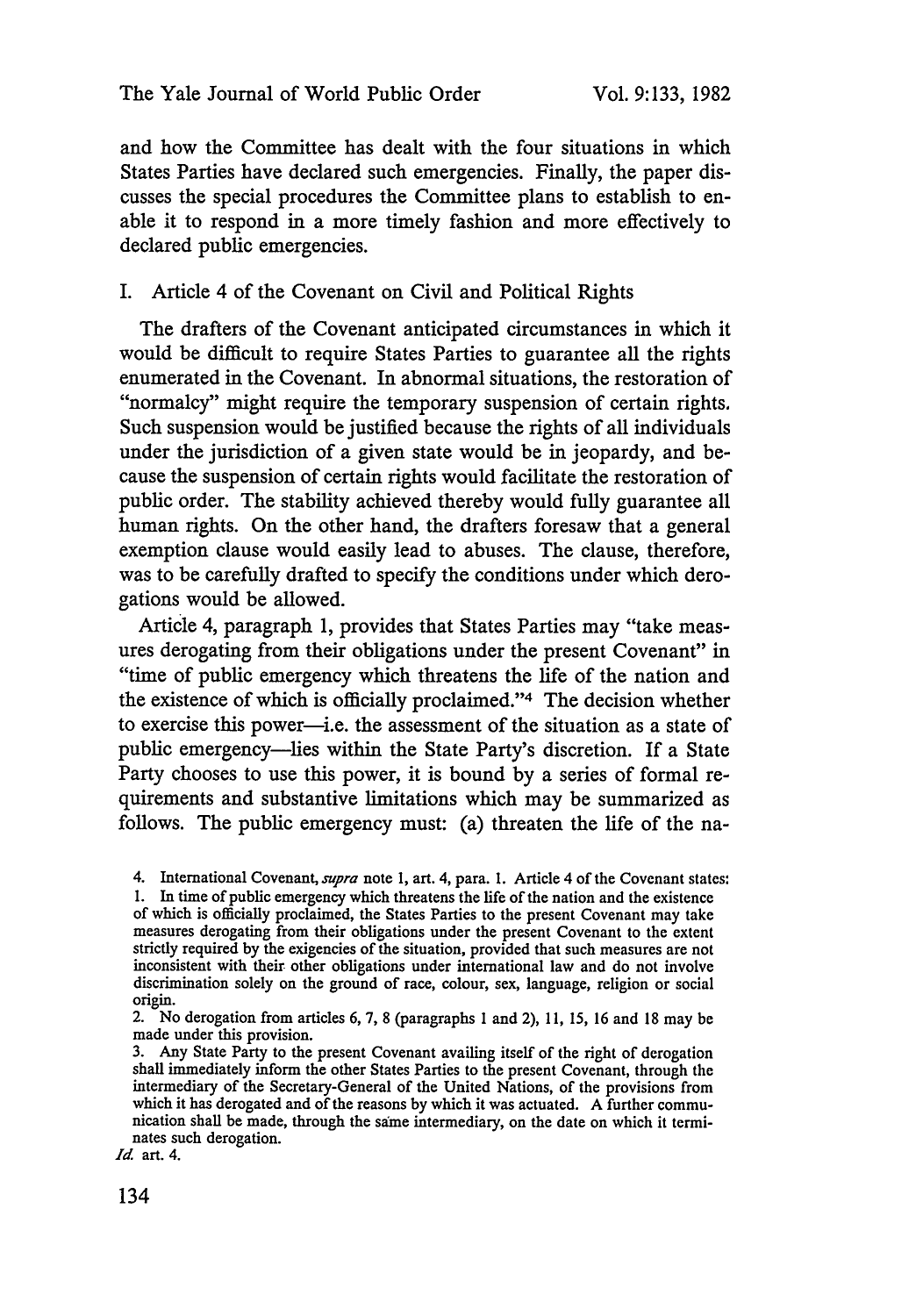tion; and (b) be officially proclaimed. Derogating measures are only considered lawful: (c) to the extent that they are strictly required by the exigencies of the situation; (d) if they are not inconsistent with other obligations of the State Party under international law; and (e) if they do not involve discrimination solely on the ground of race, color, sex, language, religion or social origin.5 Moreover, (f) any State Party "availing itself of the right of derogation shall immediately inform the other States Parties to the Covenant, through the intermediary of the Secretary-General of the United Nations, of the provisions from which it has derogated and of the reasons by which it was actuated;" and (g) no derogation may be made from certain articles containing rights and freedoms so fundamental that they should be ensured under all circumstances. <sup>6</sup>

Article 4, paragraph 2, states that no derogation may be made from the rights specified in certain articles of the Covenant: the inherent right to life, with derogation from that right by the imposition of the death penalty being allowed only in accordance with the conditions of the Covenant;7 freedom from torture or other cruel, inhuman, or degrading treatment or punishment;8 freedom from slavery, slave-trade, and servitude;<sup>9</sup> the right not to be imprisoned merely on the ground of inability to fulfill a contractual obligation;<sup>10</sup> the right not to be tried for a criminal offense under retroactively applied law;<sup>11</sup> the right to be recognized as a person before the law;<sup>12</sup> and, freedom of thought, conscience, and religion.<sup>13</sup>

Clearly, the drafters of the Covenant did not take lightly the possibility of departure from the rules and created both obstacles that may have a restraining effect on States Parties and a bottom line comparable to the one contained in article 3 common to the Geneva Conventions on the Laws of War intended to guarantee a minimum standard of human rights under all circumstances.<sup>14</sup>

- *5. Id* para. 1 (emphasis added).
- 6. *Id* paras. 2 & 3.
- 7. *Id* art. 6.
- 8. *Id* art. 7.
- 9. *Id* art. 8, paras. 1 & 2.
- 10. *Id* art. 11.
- 11. *Id* art. **15.**
- 12. *Id* art. 16.
- 13. *Id* art. 18.

14. Geneva convention for the Amelioration of the Condition of the Wounded and Sick in Armed Forces in the Field, No. 970, *opened for signature* Aug. 12, 1949, 6 U.S.T. 3114, T.I.A.S. No. 3362, 75 U.N.T.S. 31; Geneva Convention for the Amelioration of the Wounded, Sick and Shipwrecked Members of Armed Forces at Sea, No. 971, *opened for signature* Aug. 12, 1949, 6 U.S.T. 3217, T.I.A.S. No. 3363, 75 U.N.T.S. 85; Geneva Conven-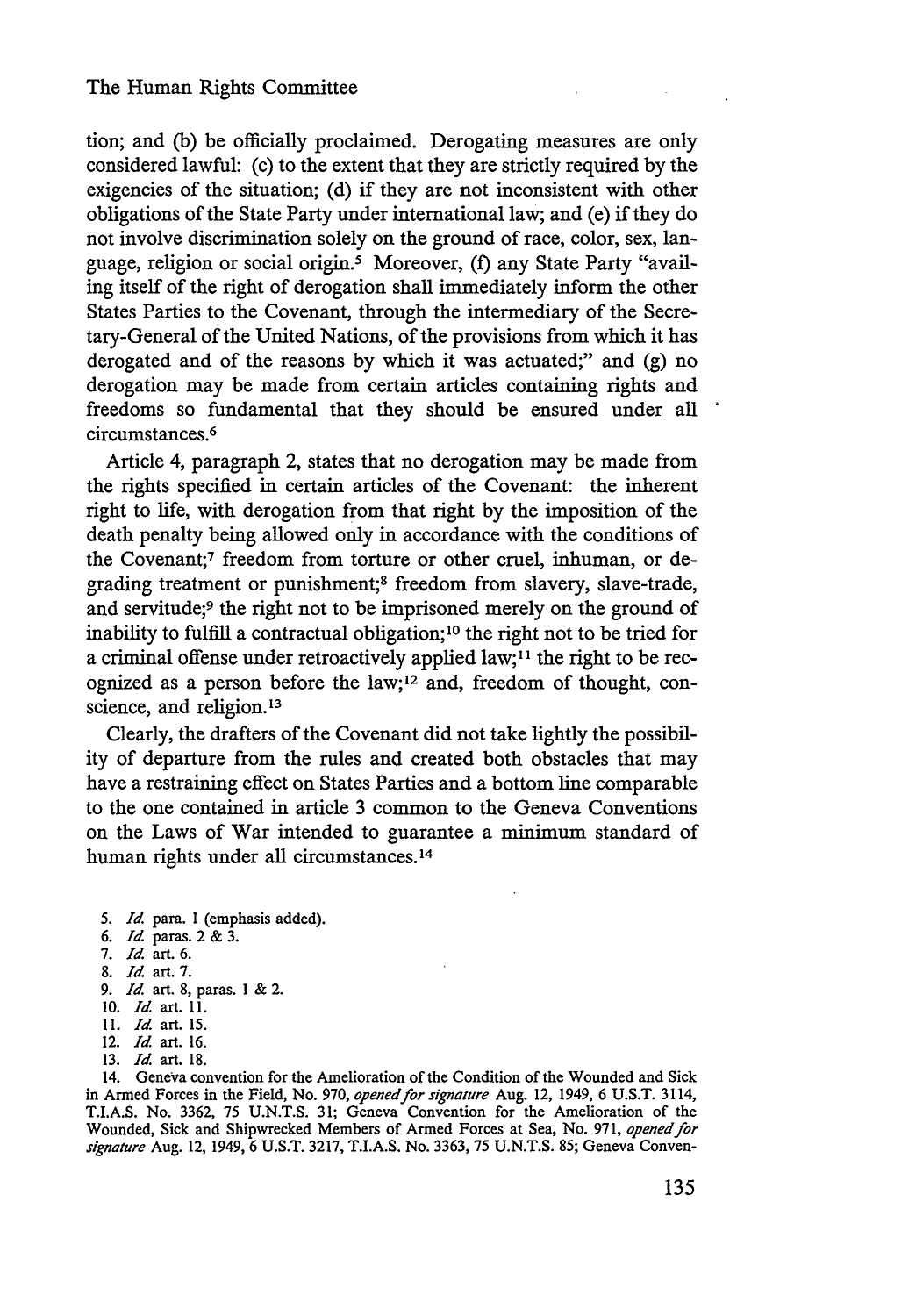# II. "Article 4 States" before the Committee

The Committee has had an opportunity to consider the reports of four States Parties that have availed themselves of the right to derogate under article 4 and have notified the other States Parties accordingly. In chronological order of their appearance before the Committee, these four States are: the United Kingdom, Chile, Colombia, and Uruguay. Poland, the fifth State Party formally to invoke article 4, has not appeared before the Committee since the proclamation of martial law on December 12, 1981.15

#### *A. United Kingdom*

Upon ratification of the Covenant on May 20, 1976, the United Kingdom notified the other States Parties of its intention to take and continue measures derogating from its obligations under the Covenant because of the "campaigns of organized terrorism related to Northern Irish affairs" that, according to the notification, constituted a public emergency within the meaning of article 4, paragraph **1.16** In their consideration of the British reports,<sup>17</sup> Committee members concentrated

15. Poland had appeared before the Committee in October 1979 for the consideration of its initial report.

16. The British notification read:

The Governments of the United Kingdom notify other State Parties to the present Covenant, in accordance with article 4, of their intention to take and continue measures derogating from their obligations under the Covenant.

There have been in the United Kingdom in recent years campaigns of organised terrorism related to Northern Irish affairs which have manifested themselves in activities which have included murder, attempted murder, maiming, intimidation and violent civil disturbances and in bombing and fire-raising which have resulted in death, injury and widespread destruction of property. This situation constitutes a public emergency within the meaning of article 4(1) of the Covenant. The emergency commenced prior to the ratification by the United Kingdom of the Covenant and legislation has, from time to time, been promulgated with regard to it.

The Governments of the United Kingdom have found it necessary (and in some cases continue to find it necessary) to take powers, to the extent strictly required by the exigencies of the situation, for the protection of life, for the protection of property and the prevention of outbreaks of public disorder, and including the exercise of powers of arrest and detention and exclusion. In so far as any of these measures is inconsistent with the provisions of Articles 9, 10(2), 10(3), 12(1), 14, 17, 19(2), 21 or 22 of the Covenant, the United Kingdom hereby derogates from its obligations under those provisions.

Notification under Article 4(3) of the Covenant, in Multilateral Treaties Deposited with the Secretary-General: Status as at 31 December 1981, U.N. Doc. ST/LEG/SER.E/I, at 126 (1982).

17. The initial report of the U.K. is U.N. Doe. CCPR/C/l/Add.17 (1977). This report

tion Relative to the Treatment of Prisoners of War, No. 972, opened for signature Aug. 12, 1949, 6 U.S.T. 3316, T.I.A.S. No. 3364,75 U.N.T.S. 135; Geneva Convention Relative to the Protection of Civilian Persons in Time of War, No. 973, *openedfor signature* Aug. 12, 1949, 6 U.S.T. 3516, T.I.A.S. No. 3365, 75 U.N.T.S. 287.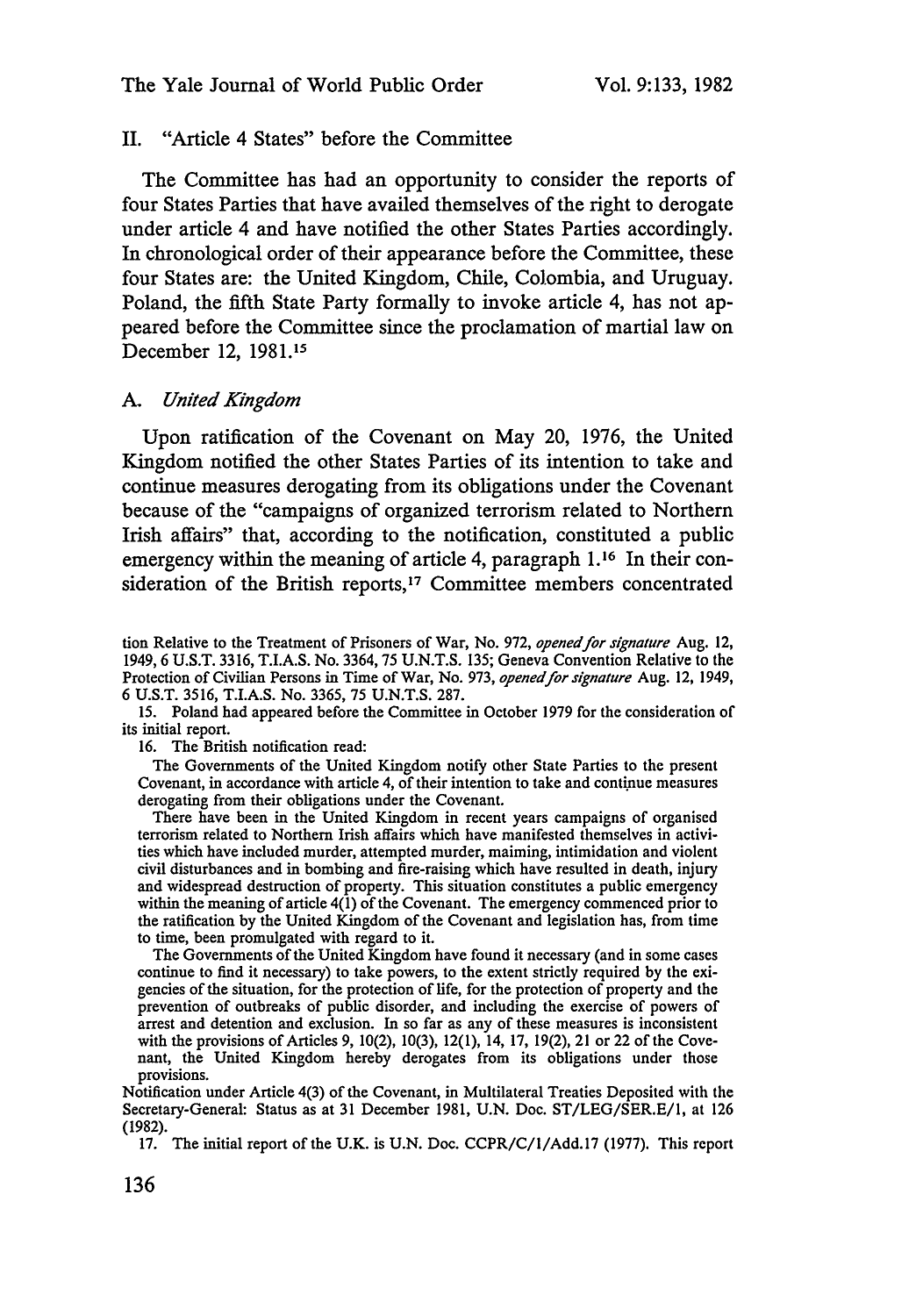on the following issues: the consequence of the reference to Northern Irish affairs rather than to Northern Ireland for the territorial application of the derogating measures; whether the situation in and related to Northern Ireland threatened the life of the nation; the reasons and extent of the derogations undertaken; and whether there was a justification for each derogation.<sup>18</sup> As usual, the Committee presented no formal conclusions, but it was clear from the debate that the members expected a full explanation and justification **by** the representative of the United Kingdom. The British representative made a comprehensive reply which referred to the European Court of Human Rights' unanimous decision that a situation threatening the life of the nation existed.<sup>19</sup> He also described in detail the derogations made and asserted that none implicated the non-derogable rights enumerated in article 4, paragraph 2.20

# *B. Chile*

Following the coup d'etat of September 11, 1973, the military junta of Chile exercised both executive and legislative powers and severely limited the powers of the judiciary. On March 11, 1976, a state of siege was declared which officially ended because it was not extended within the required period of time. Subsequently, on September 7, 1976, Chile's representative notified the States Parties through a letter to the Secretary-General of the United Nations that a state of emergency prevailed in that country.21

was supplemented by U.N. Doe. CCPR/C/l/Add.35 (1978). The U.K. has also filed an initial report covering the Channel Islands and the Isle of Man, U.N. Doc. CCPR/C/1/ Add.39 (1979).

18. *See* 33 U.N. GAOR Supp. (No. 40) at 31, U.N. Doe. A/33/40 (1978) (summary of Comm. considerations); 34 U.N. GAOR Supp. (No. 40) at 53, U.N. Doe. A/34/40 (1979) (same); *see also* U.N. Doe. CCPR/C/SR.67 (1978); U.N. Doe. CCPR/C/SR.69 (1978); U.N. Doe. CCPR/C/SR.70 (1978); U.N. Doe. CCPR/C/SR.147 (1970); U.N. Doe. CCPR/C/ SR. 148 (1979); U.N. Doe. CCPR/C/SR.149 (1979) (summary records of meetings).

19. Ireland v. U.K., [1978] 2 E.H.R.R. 25 (Eur. Court of Human Rights).

- 20. U.N. Doe. CCPR/C/SR.70, paras. 28-33 (1978).
- 21. The Chilean notification read:

*Notfication under article 4 of the Covenant*

Chile signed the Covenant on Civil and Political Rights and ratified it on 10 February 1972. This Covenant entered into force internationally on [23] March 1976.

As you are aware, my country has been under a state of siege for reasons of internal defence since 11 March 1976; the state of siege was legally proclaimed by Legislative Decree No. 1,369.

The proclamation was made in accordance with the constitutional provisions concerning state of siege, which have been in force since 1925, in view of the inescapable duty of the government authorities to preserve public order and the fact that there continue to exist in Chile extremist seditious groups whose aim is to overthrow the established Government.

As a consequence of the proclamation of the state of siege, the rights referred to in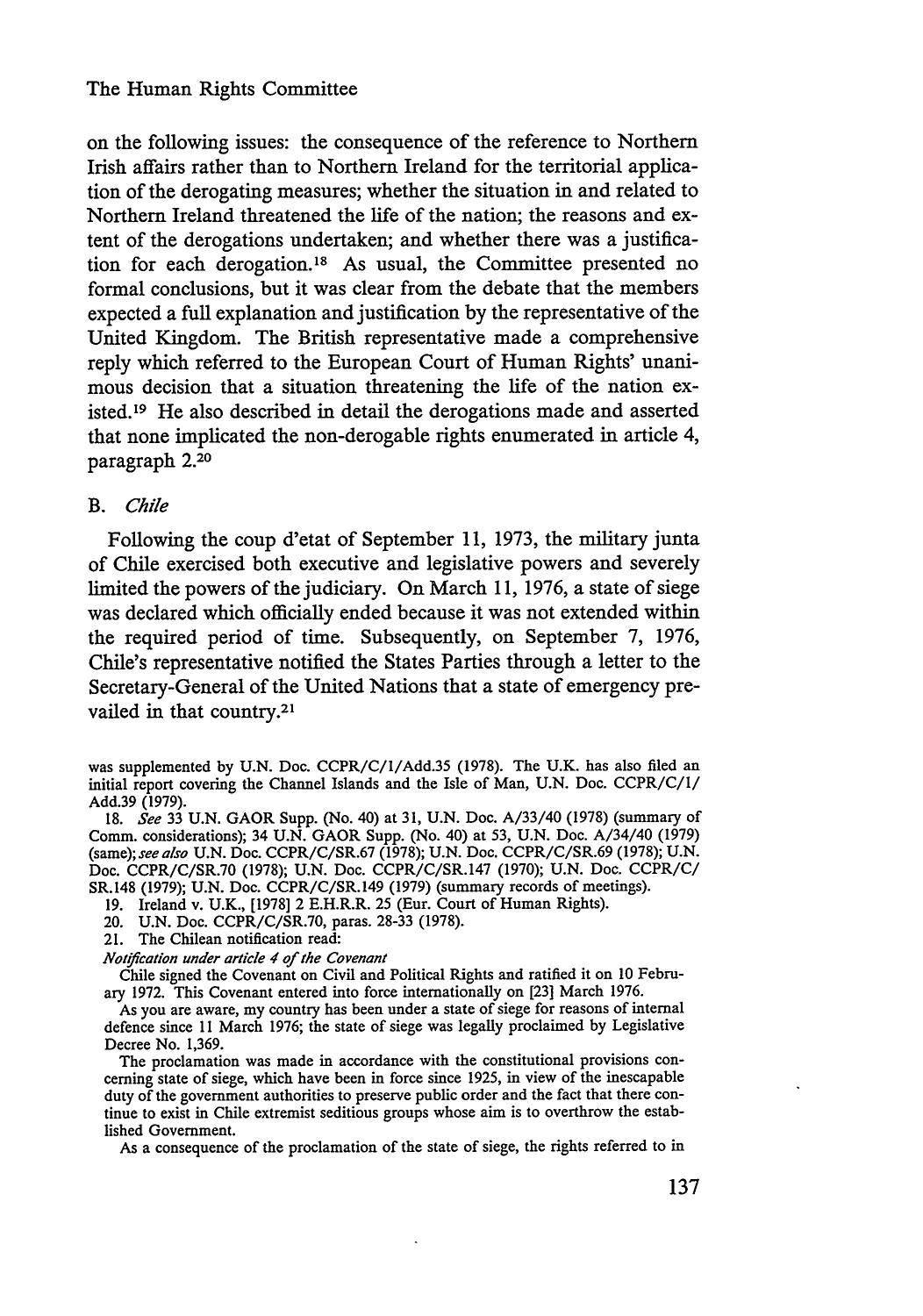When considering the Chilean reports,<sup>22</sup> several members of the Committee expressed concern about the human rights situation in Chile, and questioned the legality of the derogating measures under article 4.23 The Chilean report mentioned the possibility offered by the "internal legal order in Chile" of establishing an "exceptional legal regimen required by [emergency] situations, consisting essentially of war, civil commotion, latent subversion and public disaster."<sup>24</sup> The German member "strongly doubted whether the concept of 'latent subversion' ... met the strict requirement of article 4 of the Covenant."<sup>25</sup> The Canadian member expressed concern about the Chilean government's inability to define what legal order had been functioning in that country since the coup d'etat. He cited Chilean statements in other contexts that were inconsistent with its formal notification.26 Other members wondered whether there was a state of normality, and if not, why extraordinary measures were required. They were not convinced by the Chilean representative's reply that five and one-half years after the chaotic events of September, 1973 the government could still continue the state of exception or state of emergency.

The Committee's dissatisfaction with the Chilean reports was expressed in an unprecedented statement by the Chairman, on behalf of the Committee, that "the information provided on the enjoyment of human rights set forth in the Covenant and the impact of the state of emergency was still insufficient."<sup>27</sup> The Chilean representative disagreed with this statement, but promised a new report. To date, no report has been submitted to the Committee.<sup>28</sup>

#### *C. Colombia*

In its initial report, Colombia reported that it declared a state of

articles 9, 12, 13, 19 and 25 *(b)* of the Covenant on Civil and Political Rights have been restricted in Chile.

Derogation from these rights is expressly authorized by article 4 (1) of the Covenant. I am informing the other States Parties of the foregoing, through you, in accordance with the provisions of article 4 (3) of the Covenant on Civil and Political Rights.

U.N. Doc. ST/LEG/SER.E/1, at 119 (1982).

22. *See* U.N. Doc. CCPR/C/ll/Add.25 (1978), (replacing Add.15) (initial report of Chile); U.N. Doe. CCPR/C/l/Add.40 (1979) (supplementary report).

23. 34 U.N. GAOR Supp. (No. 40) at 26, U.N. Doc. A/34/40 (1978) (summary of Comm. considerations); *see also* U.N. Doe. CCPR/C/SR.127 (1979); U.N. Doc. CCPR/C/ SR.128 (1970); U.N. Doe. CCPR/C/SR.130 (1979) (summary records of meetings).

24. U.N. Doe. CCPR/C/1/Add.25, at 12 (1978).

25. U.N. Doe. CCPR/C/ST.128, para. 17 (1979).

26. *Id* para. 40.

27. 34 U.N. GAOR Supp. (No. 40) at 26, U.N. Doc. A/34/40 (1978).

28. *See* U.N. Doe. A/36/594 Annex A (Agenda Item 12) (1981).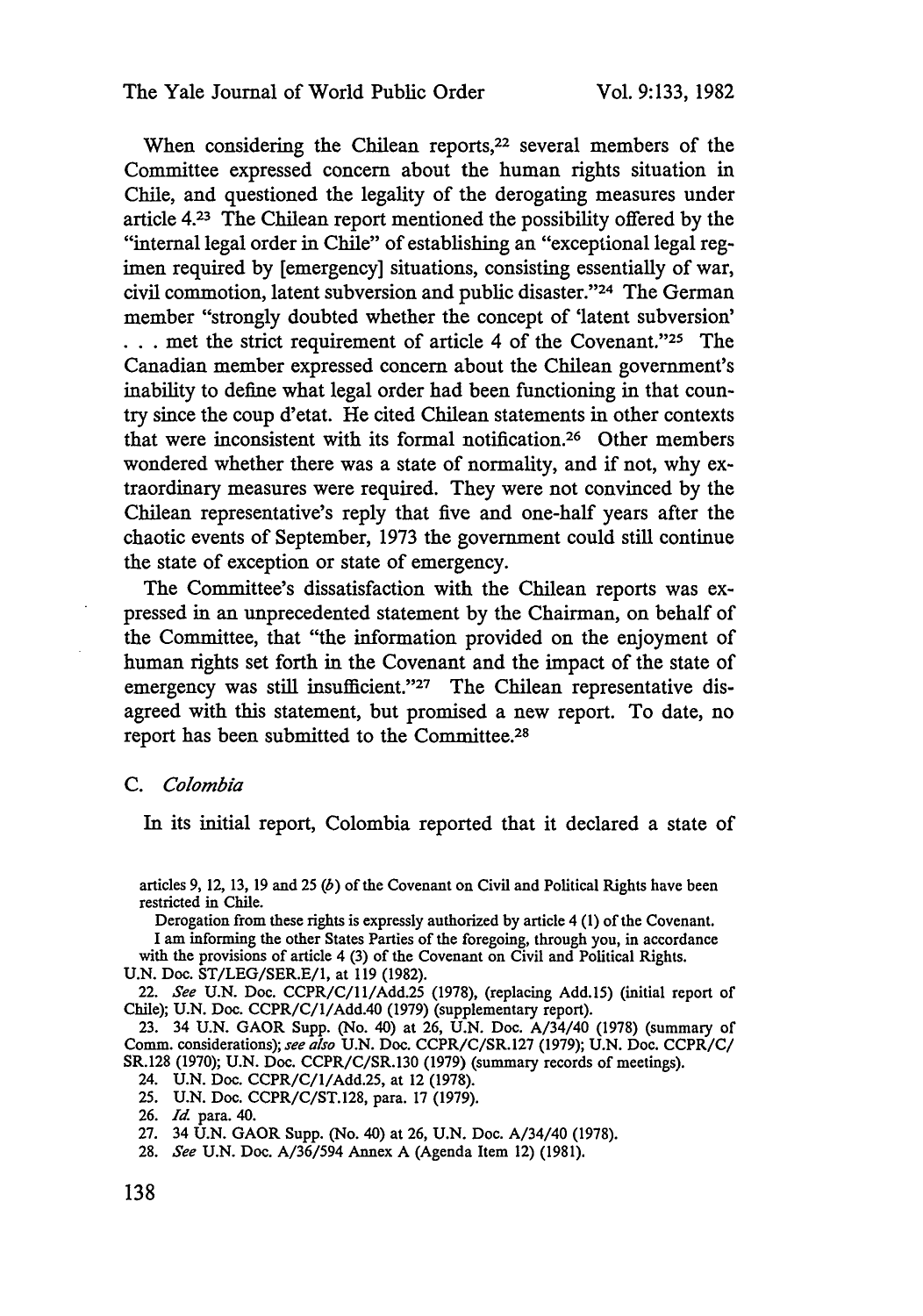siege on October 7, 1976.29 During his appearance before the Committee, however, the Colombian representative stated that "the state of siege had actually been in effect for 30, or even 32 years" but that "the institution had been refined to a point where assaults on public order could be countered in a way compatible with the rule of law [sic]."<sup>30</sup> In fact, it appears that the state of exception has become the rule in that country.

Members of the Committee, considering the report in July, 1980, expressed concern that the other States Parties had not been informed of the existence of a state of seige. Moreover, it was unclear to what extent Colombia had taken measure of derogation. The British member remarked that "a state of seige [was] not necessarily synonymous with a 'public emergency which threatened the life of the nation.'" He questioned whether Colombia was using its right under article 4 to justify measures taken under the state of seige, such as the extension of military jurisdiction "which did not accord the normal guarantees of due process of law to the individual."<sup>31</sup>

As an immediate result of the Committee's consideration of the initial report,32 on July 18, 1980, Colombia submitted to the Secretary-General of the United Nations notification under article 4, paragraph **3.33** The notification states that "during the state of siege in Colombia,

31. U.N. Doc. CCPR/C/l/SR.221, paras. 29-30 (1980).

32. Report of the Human Rights Committee, 35 U.N. GAOR Supp. (No. 40) at 54, U.N. Doc. A/35/40 (1980) (summary of Comm. considerations). *See also* U.N. Doc. CCPR/C/ SR.221 (1980); U.N. Doc. CCPR/C/SR.223 (1980); U.N. Doc. CCPR/C/SR.226 (1980); U.N. Doc. CCPR/C/SR.333 (1981) (summary records of meetings).

33. The Colombian notification read:

In accordance with article 4 of the International Covenant on Civil and Political Rights, to which Colombia is a party, I wish to inform you that the Government, by Decree 2131 of 1976, declared that public order had been disturbed and that all of the national territory was in a state of siege, the requirements of the Constitution having been fulfilled, and that in the face of serious events that disturbed the public peace, it had become necessary to adopt extraordinary measures within the framework of the legal regime provided for in the National Constitution for such situations (art. 121 of the National Constitution).

The events disturbing the public peace that led the President of the Republic to take that decision are a matter of public knowledge. Under the stage of siege (art. 121 of the National Constitution) the Government is empowered to suspend, for the duration of the state of seige, those provisions that are incompatible with the maintenance and restoration of public order.

On many occasions the President of the Republic has informed the country of his desire to terminate the state of siege when the necessary circumstances prevail.

It should be observed that, during the state of seige in Colombia, the institutional order has remained unchanged, with the Congress and all public bodies functioning normally. Similarly, constitutionality checks are carried out even in the case of meas-

<sup>29.</sup> U.N. Doc. CCPR/C/I/Add.50, at 7 (1979).

<sup>30.</sup> U.N. Doc. CCPR/C/SR.226, para. 15 (1980); U.N. Doc. CCPR/C/SR.221, para. 8 (1980).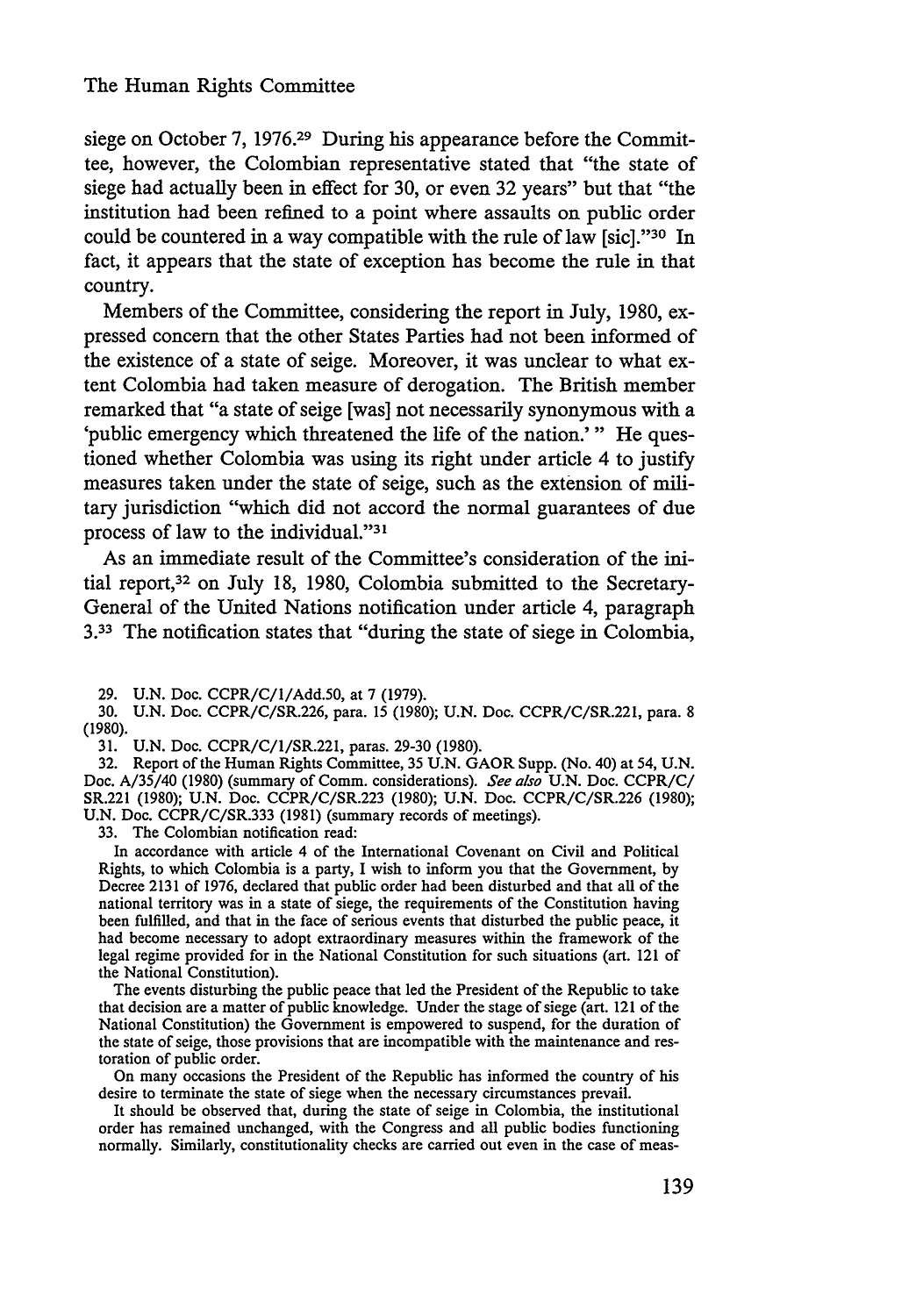the institutional order has remained unchanged, with the Congress and all public bodies functioning normally. '34 This assertion confirms the belief that the exception had become the rule. Nevertheless the question concerning the nature of the state of seige under Colombian constitutional law appears to have been rendered moot—the state of siege was lifted on June 20, 1982, pursuant to Decree 1974 of June 9, 1982. On October 8, 1982, the Permanent Representative of Colombia communicated this information to the Secretary-General of the United Nations, in compliance with article 4, paragraph 3, of the Covenant.

#### *D. Uruguay*

Although Uruguay's initial report was due in 1977, it was not submitted until February, **1982.<sup>35</sup>**The Committee considered the report in April and July, 1982.36 Committee members were very critical of the report. They considered the human rights situation in Uruguay fraught with features unacceptable even by emergency standards. Specifically, they noted that Uruguay's notification under article 4 did not meet the requirements of that article, because the notification did not specify the derogating measures, the extent of the limitations of the rights which were being derogated from, and the reasons therefor.<sup>37</sup> Furthermore,

ures adopted under the exceptional regime established under article 121 of the National Constitution. Moreover, public freedoms were fully respected during the most recent elections, both the election of the President of the Republic and the election of members of elective bodies.

U.N. Doc. ST/LEG/SER.E/l, at 120 (1982).

34. *See* id.

35. U.N. Doc. CCPR/C/l/Add.57 (1982).

36. Report of the Human Rights Committee, 37 U.N. GAOR Supp. (No. 40) at 58, U.N. Doc. A/37/40 (1982) (summary of Comm. considerations). *See also* U.N. Doe. CCPR/C/ SR.355 (1982); U.N. Doc. CCPR/C/SR.356 (1982); U.N. Doc. CCPR/C/SR.357 (1982); U.N. Doc. CCPR/C/SR.365 (1982); U.N. Doc. CCPR/C/SR.373 (1982) (summary records of meetings).

37. The Uruguayan notification was contained in a telegram addressed to the Secretary-General of the U.N. by the Minister for Foreign Affairs of Uruguay dated June 28, 1979:

I have the honour to request that the requirement laid down in article 4(3) of the International Covenant on Civil and Political Rights should be deemed to have been formally fulfilled with regard to the existence and maintenance in Uruguay of a public emergency as referred to in article 4(1).

This emergency situation, the nature and consequences of which match the description given in article 4, namely that they threaten the life of the nation, is a matter of universal knowledge, and the present communication might thus appear superfluous in so far as the provision of substantive information is concerned.

This issue has been the subject of countless official statements at both the regional and the international level.

None the less, my Government wishes both to comply formally with the above-mentioned requirement and to reiterate that the emergency measures which it has taken, and which comply strictly with the requirements of article 4(2), are designed precisely to achieve genuine, effective and lasting protection of human rights, the observance and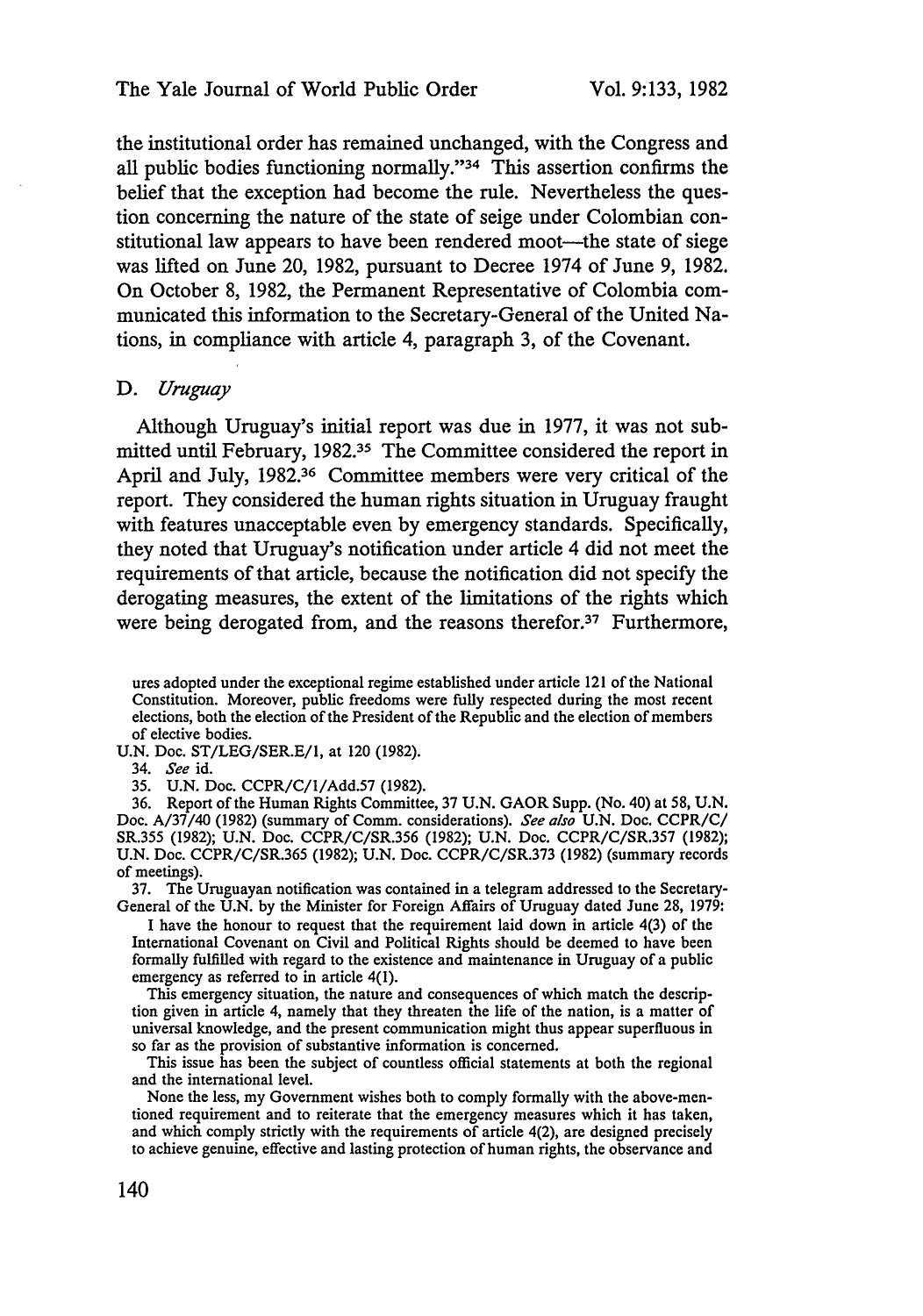the emergency measures, established for an indefinite period, amounted to permanent restrictions of human rights.

The Committee found that derogations from the non-derogable rights had occurred frequently, notably from the right not to be subjected to torture or other cruel, inhuman, or degrading treatment. The members also examined the extent to which the measures affected derogable rights, considering that the rights enumerated in the Covenant may not be suspended indefinitely. For example, with regard to the suspension of article 25 providing for the participation of citizens in the public affairs of their country, one of the members questioned when general elections were expected to be held.<sup>38</sup>

#### III. General Comment 5/13

Over the years, the Committee has attempted to sum up its experience with the difficulties encountered in the implementation of the Covenant, and in monitioning the compliance or non-compliance by States Parties with its provisions. It has done so through general recommendations that do not address any State Party specifically. In formulating these general comments, the Committee 'relied upon the power bestowed by article 4, paragraph 4 to "transmit its reports, and such general comments as it may consider appropriate, to the States Parties." At the time of this writing the Committee has submitted nine general comments to the States Parties.39 The Committee has drafted these comments to make its experience available "for the benefit of all States Parties in order to promote their further implementation of the Covenant; to draw their attention to insufficiencies disclosed by a large number of reports," and "to suggest improvements in the reporting procedure and to stimulate the activities of these States and interna-

promotion of which are the essence of our existence as an independent and sovereign nation.

Notwithstanding what has been stated above, the information referred to in article 4(3) concerning the nature and duration of the emergency measures will be provided in more detailed form when the report referred to in article 40 of the Covenant is submitted, so that the scope and evolution of these measures can be fully understood.

U.N. Doc. ST/LEG/SER.E/1, at 127 (1982).

<sup>38.</sup> U.N. Doc. CCPR/C/SR.357, para. 19 (1982).

<sup>39.</sup> General comments 1/13 through 5/13 were adopted by the Committee on July 28, 1981 at its 311th meeting and deal with articles 2, 3, and 4 of the Covenant. The text is contained in the Committee's 1981 Report. Report of the Human Rights Committee, 36 U.N. GAOR Supp. (No. 40) Annex 7 at 107, U.N. Doc. A/36/40 (1981). General comments 6/16 through 9/16 were adopted on July 27, 1982 and deal with articles 6, 7, 9, and **10** of the Covenant. They are contained in the Committee's 1982 Report, Report of the Human Rights Committee, 37 U.N. GAOR Supp. (No. 40) Annex 5 at 93, U.N. Doc. A/37/40 (1982).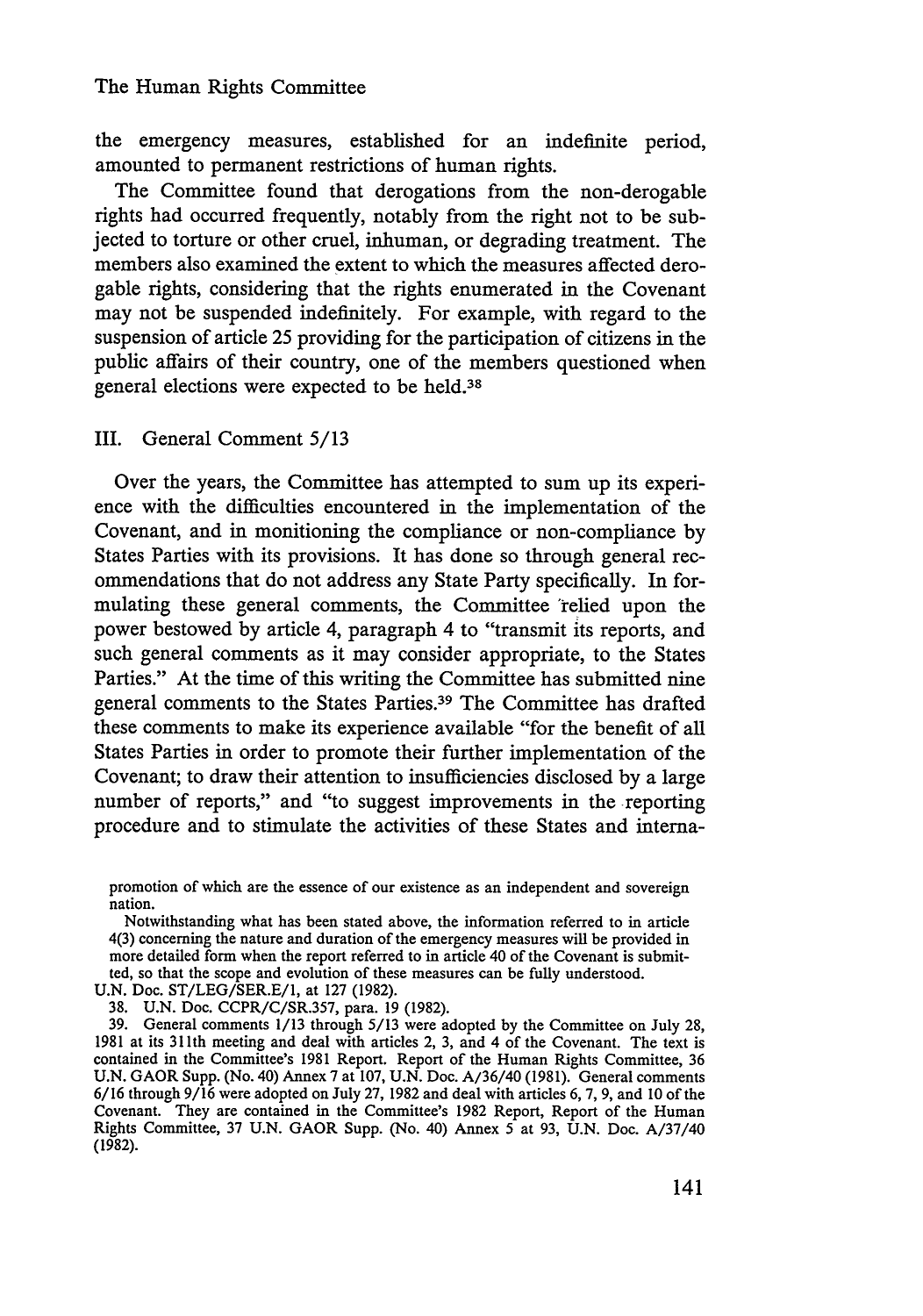tional organizations in the promotion and protection of human rights. '40 The Committee has availed itself of the widest possible competence to review the implementation by States Parties, short of declaring a specific State Party in default.

In General Comment 5/13 on article 4, the Committee, after recapitulating the object and purpose of the article and the practices found in some States Parties, concluded that

measures taken under article 4 are of an *exceptional* and *temporary* nature and may only last as long as the life of the nation concerned is threatened and that *in times of emergency, the protection of human rights becomes all the more important, particularly those rights from which* no derogations can *be made.<sup>4</sup> <sup>1</sup>*

This statement leaves no doubt about the strict manner in which the article should be applied. By adding the final clause the Committee admonishes States Parties not to relax their vigilance after availing themselves of article 4 but rather to intensify their efforts to protect human rights. One might compare this language to advice offered by a physician to a seriously ill patient not to neglect himself but, on the

40. Report of the Human Rights Committee, 36 U.N. GAOR Supp. (No. 40) Annex 7 at 107, U.N. Doc. A/36/40 (1981).

41. 36 U.N. GAOR Supp. (No. 40) Annex 7 at **110** (emphasis added). General comment 5/13 states

(1) Article 4 of the Covenant has posed a number of problems for the Committee when considering reports from some States parties. When a public emergency which threatens the life of a nation arises and it is officially proclaimed, a State party may derogate from a number of rights to the extent strictly required by the situation. The State party, however, may not derogate from certain specific rights and may not take discriminatory measures on a number of grounds. The State party is also under an obligation to inform the other State parties immediately, through the Secretary-General, of the derogations it has made including the reasons therefor and the date on which the derogations are terminated.

(2) States parties have generally indicated the mechanism provided in their legal systems for the declaration of a state of emergency and the applicable provisions of the law governing derogations. However, in the case of a few States which had apparently derogated from Covenant rights, it was unclear not only whether a state of emergency had been officially declared but also whether rights from which the Covenant allows no derogation had in fact not been derogated from and further whether the other States parties had been informed of the derogations and of the reasons for the derogations.

(3) The Committee holds the view that measures taken under article 4 are of an exceptional and temporary nature and may only last as long as the life of the nation concerned is threatened and that in times of emergency, the protection of human rights becomes all the more important, particularly those rights from which no derogations can be made. The Committee also considers that it is equally important for States parties, in times of public emergency, to inform the other States parties of the nature and extent of the derogations they have made and of the reasons therefor and, further, to fulfill their reporting obligations under article 40 of the Covenant by indicating the nature and extent of each right derogated from together with the relevant documentation.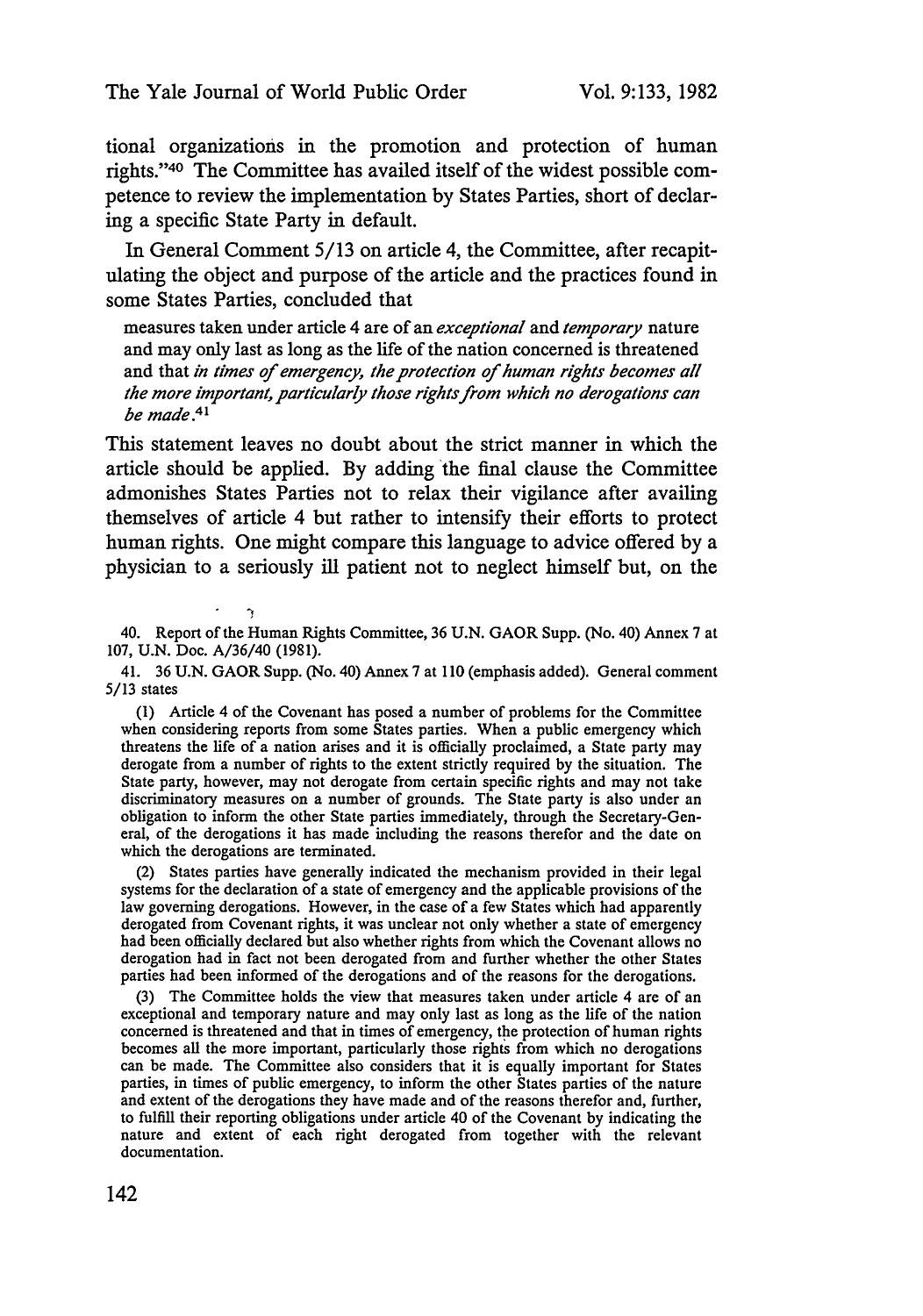contrary, to make every effort to retain his human dignity and to make an extra effort to regain his health.

Moreover, the Committee considered equally important that States Parties, in times of public emergency, *"inform* other States Parties of the nature and extent of the derogations they have made and of the reasons therefore" and "fulfill their *reporting* obligations under article 40 of the Covenant by indicating the nature and extent of each right derogated from together with the relevant documentation."<sup>42</sup>

IV. The Need for a Special Procedure

Probably motivated by cases of public emergency occurring in States Parties such as Poland, where martial law was proclaimed in December, 1981, **El** Salvador, where an actual state of civil war exists, and Iran, where revolution continues-cases in which multiple violations of the Covenant have been reported-the Committee decided to devote a special debate to the problem of derogation and notification under article 4 and its relation to the reporting system under article 40. The debate took place in New York on March 22 and April 1-2, 1982.43

At the beginning of the debate the Norwegian member submitted a proposal for a special procedure before the Committee to deal with public emergencies. This proposal was based on article 40 and general comment 5/13. It read:

The Human Rights Committee, acting under article 40 of the International Covenant on Civil and Political Rights, requests the Secretary-General, whenever a notification under article 4(3) has been made, immediately to act as follows:

(a) To transmit the notification forthwith to the members of the Human Rights Committee;

(b) To draw the attention of the State party concerned to general comment 5/13, and in particular to the comment regarding the content of the reporting obligations in this respect, and to inform it that the Committee will decide at its next ordinary or extraordinary session whether to request a special report under article  $40(1)(b)$  and that meanwhile the Committee will appreciate being kept currently informed about the development of the emergency in so far as its affects the implementation of the Covenant.<sup>44</sup>

Under article 4 a State Party is required to notify the other States Parties through the Secretary-General of the United Nations. The Com-

<sup>42.</sup> *Id* (emphasis added).

<sup>43.</sup> See U.N. Doc. CCPR/C/SR.334 (1982); U.N. Doc. CCPR/C/SR.349 (1982); U.N. Doc. CCPR/C/SR.349 (1982) (summary records of meetings).

<sup>44.</sup> U.N. Doc. CCPR/C/SR.349, para. 16 (1982).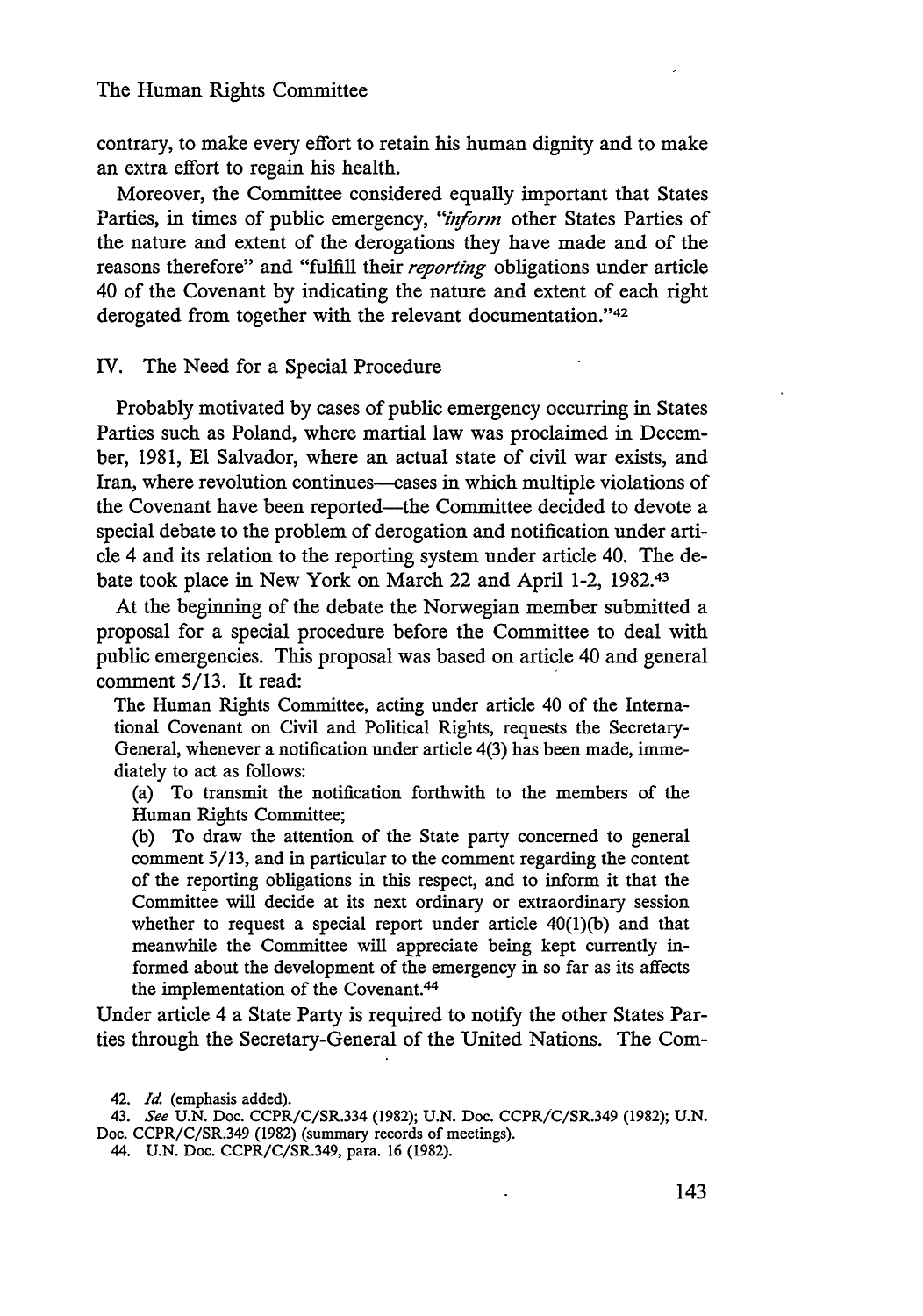mittee need not be notified formally **by** either the State Party or the Secretary-General. Under the proposal, the Secretary-General would do two things he is not explicitly required to do under the Covenant: submit the proposal to the Committee and draw the attention of the State Party concerned to General Comment 5/13. These acts may result in a special procedure whereby a special report could be requested from the State Party at a regular or extraordinary session of the Committee. On the basis of that report the Committee would be able to establish the extent to which article 4 had been implemented by the State Party concerned. Adoption of this proposal would enable the Committee promptly to assess the problem and require justification from the State Party concerned.

Of course, the proposal cannot influence the official proclamation of a state of emergency, should the case arise, and, consequently, the notification of the Secretary-General. Therefore a State Party could escape the special procedure simply by not making a proclamation, but still continue to limit the enjoyment of rights and freedoms. Such a tactic would bespeak a State's preference for non-conformity with the Covenant over public exposure through Committee procedures of its emergency and its justification, or lack thereof. This outcome would be a potentially adverse consequence of the procedure.

Nevertheless, the Norwegian proposal met with opposition on other grounds. Objections to the procedure were raised by members from the German Democratic Republic and from the United Kingdom.45 Their arguments raised both procedural and substantive issues concerning the Committee's role in monitoring emergency situations and its competence in matters affecting the life of the nation. The German Democratic member stated his belief that "there was nothing in article 4 to indicate or justify the assumption that States parties to the Covenant had transferred any competence in such matters [affecting the life of a nation] **to. .** .the Human Rights Committee." 46 The British member concluded that "[i]t would not be wise for the Committee to establish special procedures on the assumption that it had a special right to monitor emergency situations."47

On the whole, however, the majority of the members who spoke on the subject agreed with the object and purpose of the proposal. The Austrian member said that "such a procedure would provide a quick

<sup>45.</sup> One cannot help but relate the opposition to the fact that both Poland and the United Kingdom have availed themselves of the rights under article 4.

<sup>46.</sup> U.N. Doc. CCPR/C/SR.344, para. 36 (1982).

<sup>47.</sup> U.N. Doc. CCPR/C/SR.351, para. 31 (1982).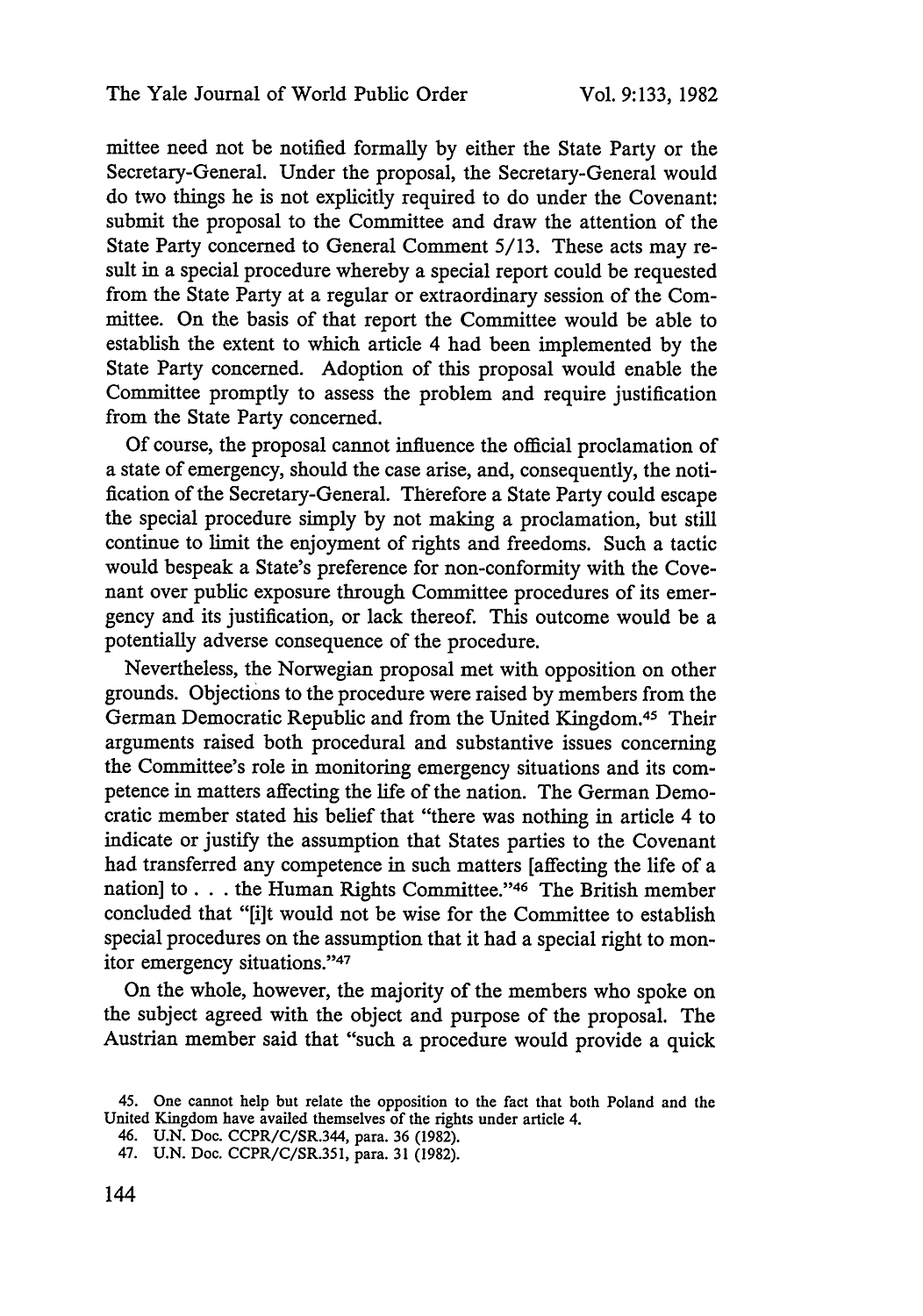response to emergency situations and prevent possible cases of *exces de pouvoir* by States parties."<sup>48</sup> The member from Senegal observed that "[t]he action [the Committee] took should be exclusively within the terms of article 40, paragraph 1 of which was sufficiently flexible and general to allow the Committee to request reports from States parties whenever an emergency situation arose."<sup>49</sup> The Canadian member pointed out that: "under article 40(l)(b), States Parties had undertaken to submit reports whenever the Committee so requested. Thus, the Committee had the power to request a report at any stage."<sup>50</sup> Agreeing with this point, the member from the Federal Republic of Germany added that the Committee's decision on the periodicity of reporting was simply not sufficient to enable it to deal effectively with emergency situations.5' Other members, including those from Mauritius, Tunisia, Nicaragua, Ecuador, and Yugoslavia, welcomed the debate on the proposal, but emphasized the need for careful study of its implications. Ultimately, the Committee deferred a decision on the proposal, which had not been acted upon as of March, 1983.

#### V. Conclusion

A study of the Committee's consideration of States Parties' reports indicates that the Committee makes high demands on States Parties respecting the implementation of article 4. The Committee considers itself empowered to request and review all available information on states of public emergency and expects States Parties fully to justify any derogating measures. Although it recognizes a State Party's discretion to determine whether a situation warrants the suspension of certain rights, it will question the grounds for application of a State Party's emergency legislation when the crisis does not appear to meet the Covenant's standard for a "public emergency which threatens the life of the nation."<sup>52</sup> The Committee will also question the need for continuing a state of exception, especially if the public emergency occurred in the distant past and the derogating measures appear to have been perpetuated for convenience.<sup>53</sup> The temporary character of the derogating measures must at all times be clear. It is not sufficient that a State Party establish a "state of siege" to qualify for applicability of article 4. The

- 51. *Id* para. 28.
- 52. *See supra* notes 21-28 and accompanying text (case of Chile).

<sup>48.</sup> U.N. Doc. CCPR/C/SR.349, para. 20 (1982).

<sup>49.</sup> *Id.* para. 22.

<sup>50.</sup> *Id.* para. 26.

<sup>53.</sup> *See supra* notes 29-34 and accompanying text (case of Colombia).